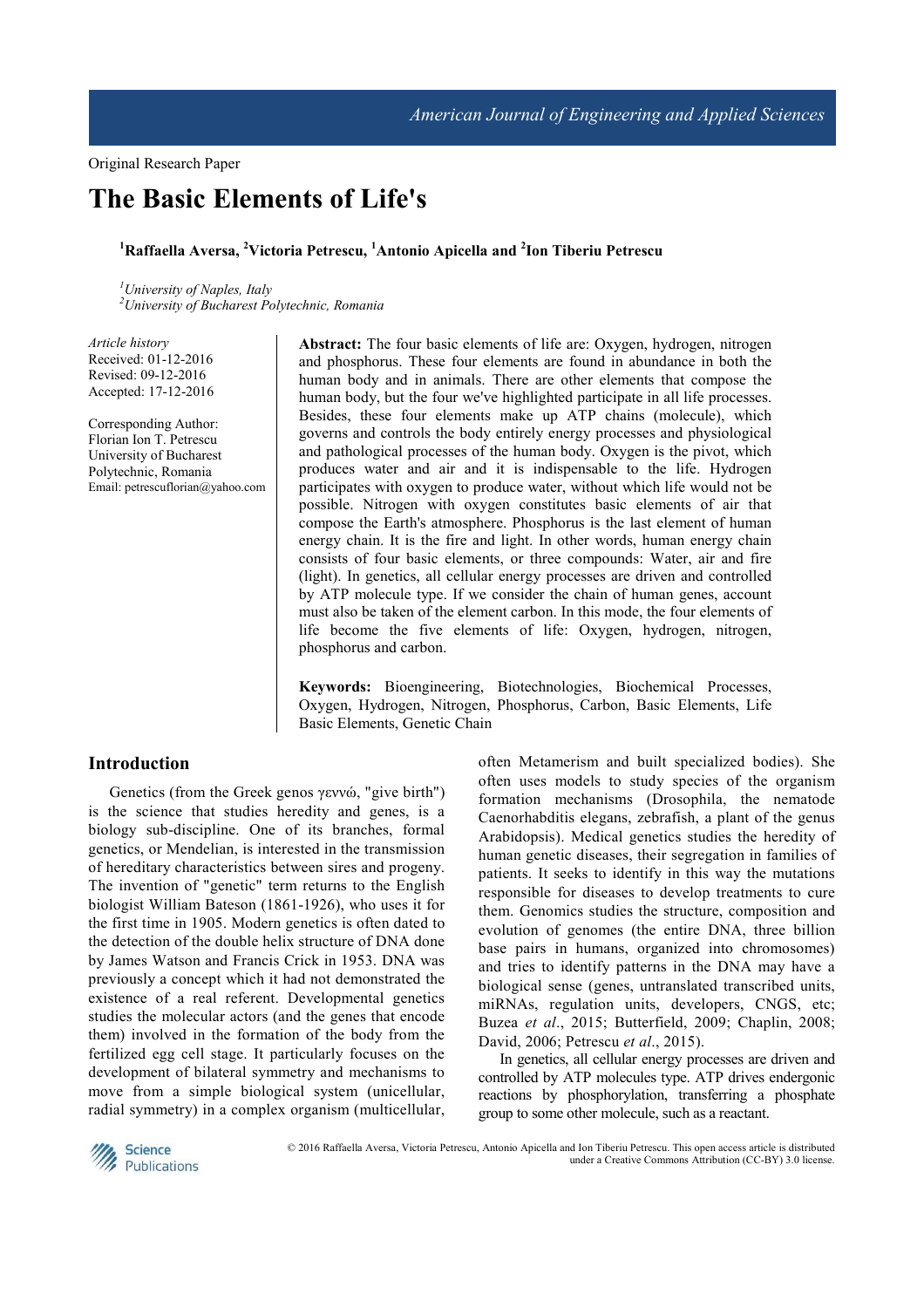# **Materials and Methods**

## *The Oxigen*

Oxygen is the chemical element of atomic number 8 to symbol O. It is the Group's holding of the chalcogen group, called group of oxygen. It was independently discovered in 1772 by Swedish Carl Wilhelm Scheele in Uppsala and in 1774 by the British Joseph Priestley in Wiltshire (Shimizu *et al*., 1998).

A molecule having the chemical formula  $O_2$ , commonly called "oxygen" and chemists, dioxygen consists of two oxygen atoms connected by covalent bond: The standard conditions for temperature and pressure, the oxygen is a gas, which is 20.8% of the volume of Earth's atmosphere at the sea (Butterfield, 2009; Krupenie, 1972).

Oxygen is a non-metal which forms very easily compounds, in particular oxides, with virtually all other chemical elements; this facility translates into high formation constants, but kinetically dioxygen is often very reactive at room temperature. Thus a mixture of oxygen and hydrogen, or iron, or sulfur, etc. evolves extremely slowly. That is, by mass, the third most abundant element in the universe after hydrogen and helium and the most abundant crustal elements (Shimizu *et al*., 1998); oxygen and is on Terre: 86% of the mass of the oceans as water; 46.4% of the mass of the Earth's crust, particularly in the form of oxides and silicates; 23.1% of the mass of air in the form of oxygen or ozone, or 1.2×1015 tonnes, nearly 21% of the total volume of the atmosphere; 62.5% of the mass of the human body; up to 88% of the mass of marine animals.

Earth was originally devoid of oxygen. This one is formed through photosynthesis performed by plants, algae and cyanobacteria, the latter appeared there may have 2.8 billion years. The  $O_2$  oxygen is toxic to anaerobic organisms, which included the first forms of life emerged on Earth, but is essential for the respiration of aerobic organisms, which constitute the vast majority of living species (Butterfield, 2009). Cellular respiration is the set of metabolic pathways, such as the Krebs cycle and respiratory chain, powered, for example by glycolysis and the β-oxidation, through which one cell produces energy in form of ATP and reducing power as  $NADH + H +$  and  $FADH2$ .

By accumulating in Earth's atmosphere, the  $O_2$ oxygen from photosynthesis formed an ozone layer at the base of the stratosphere under the influence of solar radiation. Ozone is an allotrope of oxygen chemical formula  $O_3$  more oxidant than oxygen-making it an undesirable contaminant when present in the troposphere at ground level - but which has the characteristic of absorbing ultraviolet rays from the Sun and thus protect the biosphere of this harmful radiation: The ozone layer was the shield that allowed the first land plants to leave

the oceans there are about 475 million years. In normal conditions of temperature and pressure, oxygen is in the form of odorless, colorless gas, oxygen, chemical formula  $O_2$ . Within the molecule, the two oxygen atoms are chemically bonded to each other in a triplet state (David, 2006). This bond, having an order of 2, is often represented schematically by a double bond or by a combination of binding to two electrons and two bonds to three electrons. The triplet state of oxygen is the ground state of the oxygen molecule. The electron configuration of the molecule has two unpaired electrons occupying two degenerate molecular orbitals. These orbitals are called antibonding and depress the bond order from three to two, so that the binding of oxygen is lower than the triple bond of dinitrogen to which all bonding orbitals are filled but many antibonding orbitals are not.

In its normal triplet state, the oxygen molecule is paramagnetic, that is to say, it acquires a magnetization under the effect of a magnetic field. This is due to magnetic moment of spin of unpaired electrons of the molecule and to the negative exchange interaction between neighboring molecules of  $O<sub>2</sub>$ . Liquid oxygen can be attracted by a magnet so that in laboratory experiments, liquid oxygen can be kept in balance against its own weight between the two poles of a strong magnet (Shimizu *et al*., 1998).

Singlet oxygen is the name given to various excited species of the oxygen molecule wherein all the spins are paired. It is also produced in the troposphere by the photolysis of ozone by light rays of short wavelength and by the immune system as a source of active oxygen. Carotenoids in photosynthetic organisms (Hirayama *et al*., 1994) play a major role in absorbing energy from singlet oxygen and converting it to its ground state de-energized before it can harm tissues (Buzea *et al*., 2015; Petrescu *et al*., 2015).

Oxygen is highly electronegative. He easily forms many ionic compounds with metals (oxides, hydroxides) (Shimizu *et al*., 1998). It also forms ionocovalents compounds with non-metals (e.g., carbon dioxide, sulfur trioxide) and enters into the composition of many classes of organic molecules, for example, alcohols (R-OH), carbonyl R-CHO or  $R_2CO$  and carboxylic acids (R-COOH). Dissociation energy of diatomic molecules O-X at 25 $\mathrm{^{\circ}C}$  given on kJ/mol  $D_{298}^{\circ}$ .

Oxygen is the most abundant chemical element from the perspective of the mass in the biosphere, air, water and terrestrial rocks. It is also the third most abundant element in the universe after hydrogen and helium and represents about 0.9% of the mass of the sun. It represents 49.2% of the mass of the Earth's crust and is the main constituent of our oceans (88.8% of their mass). The oxygen is the second most important component of the Earth's atmosphere, representing 20.8% of volume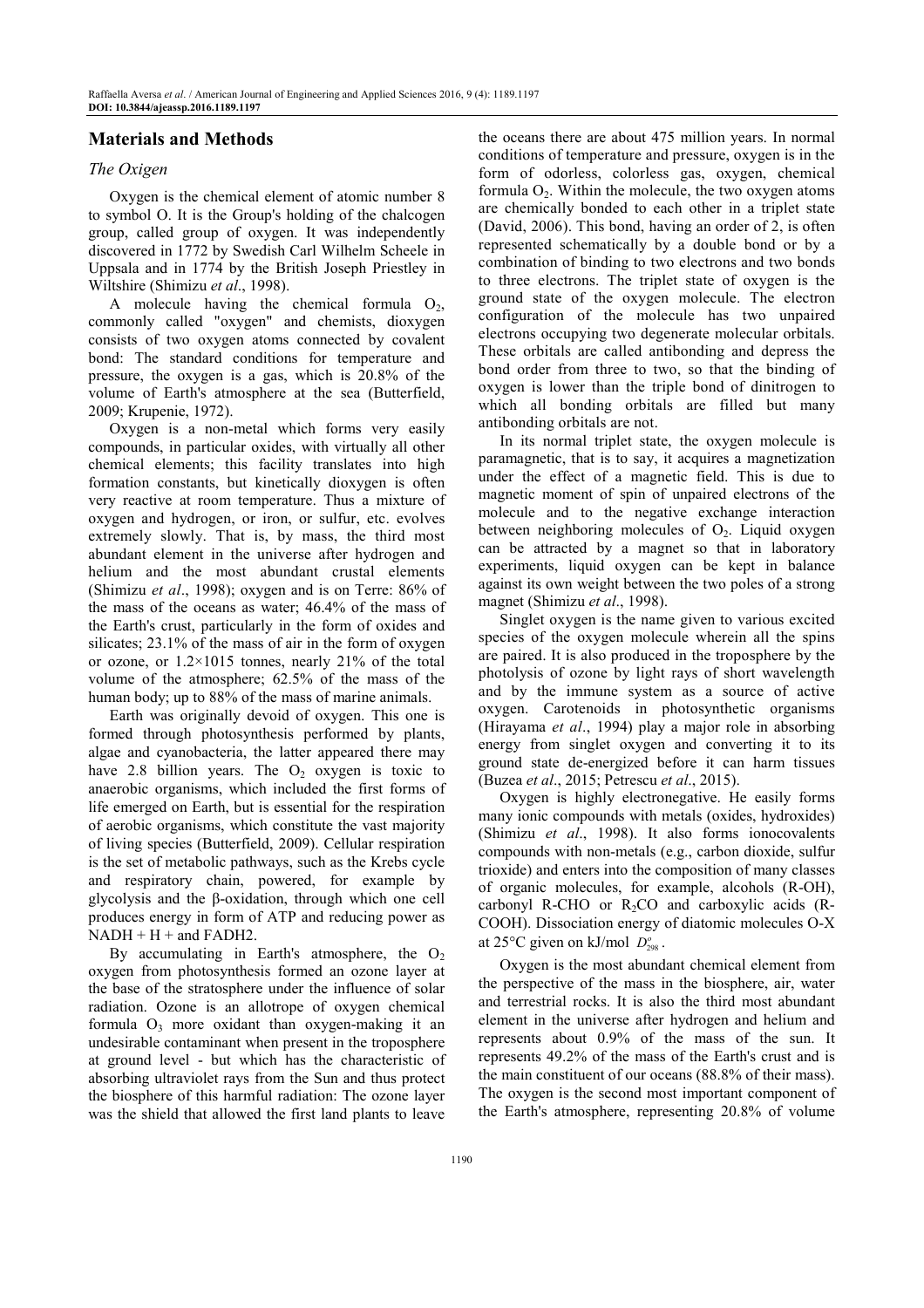and 23.1% of its mass (about 1015 tonnes). Earth presenting important gaseous oxygen in its atmosphere, is an exception among the planets of the solar system: The oxygen of neighboring planets Mars (which represents only 0.1% of the volume of the atmosphere) and Venus are much lower concentrations.

However, the oxygen surrounding these other planets is only produced by the ultraviolet radiation acting on the molecules containing oxygen such as carbon dioxide. The important and unusual concentration of oxygen on Earth is the result of oxygen cycles. This biogeochemical cycle describes the movement of oxygen within and between its three main reservoirs on Earth: The atmosphere, the biosphere and lithosphere. The main factor in achieving these cycles is that photosynthesis is the main responsible for the current level of oxygen on Earth.

The oxygen is essential to any ecosystem beings living photosynthetic give off oxygen in the atmosphere, while respiration and decomposition of animal and plant consumes. In the present equilibrium, production and consumption are realized in the same proportions: Each transfer is about 1/2000 of the total atmospheric oxygen each year. Finally, oxygen is an essential component of molecules that are found in all living things: Amino acids, sugars, etc (Hirayama *et al*., 1994; Krupenie, 1972).

Oxygen also plays an important role in the aquatic environment (Butterfield, 2009). The increased solubility of oxygen at low temperatures has a significant impact on life in the oceans. For example, the density of living species is higher in polar waters due to the higher concentration of oxygen. Polluted water containing plant nutrients such as nitrates or phosphates can stimulate algae growth through a process called eutrophication and decomposition of these and other biomaterials can reduce the amount of oxygen in eutrophic waters. Scientists assess this aspect of water quality by measuring the biological oxygen demand of the water or the amount of oxygen necessary to return to a normal concentration of  $O<sub>2</sub>$ .

## *The Hydrogen*

Hydrogen is the chemical element of atomic number 1, symbol H. Hydrogen present on Earth is almost entirely of stable isotope  ${}^{1}H$  (proton, neutron zero) but contains about  $0.01\%$  of <sup>2</sup>H (a neutron), also permanent. A third isotope  ${}^{3}H$  (two neutrons), radioactive, is produced in nuclear explosions (Simpson and Weiner, 1989).

Hydrogen is the main component of the Sun and most stars (whose energy comes from nuclear fusion of the hydrogen) and the interstellar and intergalactic matter. It is a major component of giant planets, metallic form the heart of Jupiter and Saturn and in the

form of dihydrogen solid, liquid or gaseous in their outermost layers and the other giant planets. On Earth it is mainly present in liquid water, solid (ice) or gas (water vapor), but also in the form of hydrogen  $H_2$  and CH4 methane fumes from some volcanoes (Chaplin, 2008). In the earth's crust, hydrogen represents only 0.22% of carbon, oxygen far behind (47%) and silicon (27%). It is also rare in the Earth's atmosphere since dihydrogen represents in volume than 0.55 ppm of atmospheric gases. On Earth, the most common source of hydrogen is water, which molecule consists of two hydrogen atoms and an oxygen atom (Chaplin, 2008); Hydrogen is especially the main constituent (by number of atoms) of all living matter, together with the carbon in all organic compounds. For example, the hydrogen atoms is 63 and 10% of the mass of the human body (David, 2006).

Under very low pressures, such as those found in space, hydrogen tends to exist as individual atoms, simply because it is so unlikely that they collide to combine. The dihydrogen clouds are the basis of the process of star formation.

Hydrogen is the simplest chemical element; its most common isotope consists of only one proton and one electron. Hydrogen is thus the lightest existing atom. Since it has only one electron, it can form a covalent bond: It is a monovalent atom. However, the solid hydrogen may be metallic when under very high pressure. It crystallizes with a metal bond (see metallic hydrogen). In the periodic table of elements, it is in the column of alkali metals. However not being present in this state on Earth, it is not considered a metal chemistry (Simpson and Weiner, 1989).

The most economical industrial process for producing hydrogen is the reforming of hydrocarbons. In practice, the most common method is the steam reforming of natural gas is mainly composed of methane. At a temperature between 700 and 1100°C, the steam reacts with methane to give carbon monoxide and hydrogen. The hydrogen purification is easier under high pressure reforming is carried out under a pressure of twenty atmospheres. The hydrogen/carbon monoxide is commonly referred to as synthesis gas. If the reaction is carried out in the presence of an excess of water vapor, carbon monoxide is oxidized to the higher oxidation level, leading to carbon dioxide, which increases the production of hydrogen (Simpson and Weiner, 1989).

## *The Nitrogen*

Nitrogen is the chemical element of atomic number 7, symbol N (the Nitrogenium Latin). It is the Group's holding of the pnictogen group. In everyday language, nitrogen means the simple body  $N_2$  (dinitrogen), major constituent of the atmosphere, representing almost 4/5th of the air (78.06% by volume). Nitrogen is the 34th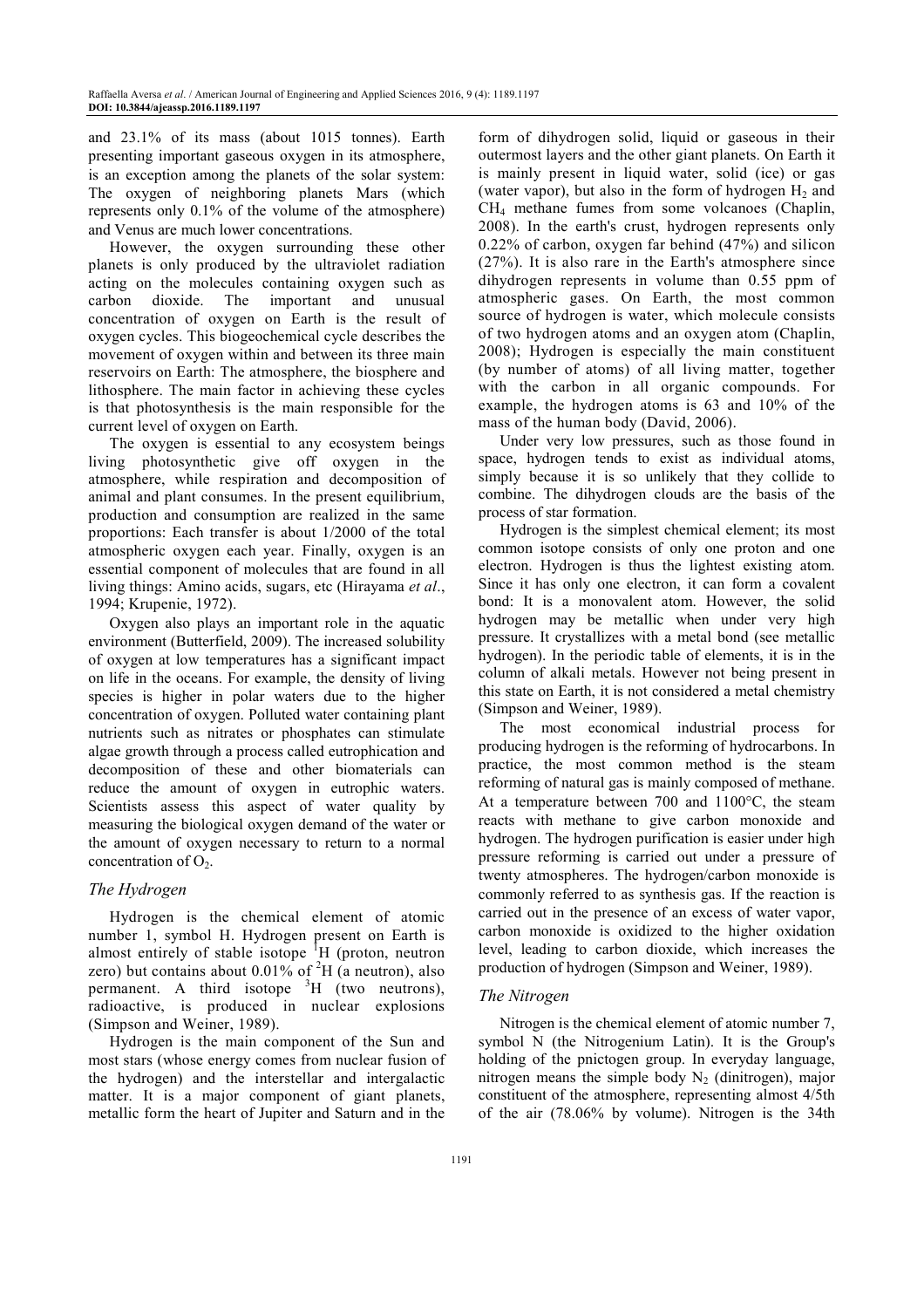member constituting the earth's crust in order of importance. The nitrogen-containing minerals are mainly nitrates, such as potassium nitrate  $KNO<sub>3</sub>$  (constituting saltpetre) or nitre, which was once used to make explosive powders and sodium nitrate  $NaNO<sub>3</sub>$ (constituent of Chile saltpetre).

Dinitrogen  $N_2$  is the most common form of entity containing the chemical element nitrogen. The triple bond linking two atoms is one of the strong chemical bonds (with the carbon monoxide CO). Thereby dinitrogen is kinetically inert. It is the most abundant component of the earth's atmosphere. Industrially, dinitrogen is obtained by distillation of the ambient air. Its main reactivity is the formation of ammonia by the Haber process:

$$
N_{2 (g)} + 3H_{2 (g)} \rightarrow 2NH_{3 (g)}
$$

The main compound having a chemical bond of the N-H is ammonia  $NH_3$ . Other compounds also contain this link. Eight nitrogen oxides are known. Many metal azides exist. Several synthetic routes are possible. The reaction between the metal (Ca) and the hot dinitrogen (Calcium is a chemical element with symbol Ca and atomic number 20. Calcium is a soft gray alkaline earth metal, fifth-most-abundant element by mass in the Earth's crust.):

$$
3Ca + N_2 \rightarrow Ca_3N_2
$$

The reaction between the metal and ammonia at high temperature:

$$
3Mg + 2NH_3 \rightarrow Mg_3N_2 + 3H_2
$$

Although the air already contains 78% nitrogen (dinitrogen to be precise), some aviation professionals or formula 1 (for example), this proportion increases and inflate tires with nitrogen almost pure (David, 2006). The gas having the property of being inert and stable maintains more constant pressure even in case of strong heating of the tire. Ironically and despite its name, the chemical element "nitrogen" is (with oxygen, hydrogen and carbon) a major component of the living and ecosystems and agro-ecosystems. It enters the composition of proteins (about 15%).

# *The Phosphorus*

Phosphorus is the chemical element of atomic number 15, symbol P (Poulaert and Chantrenne, 1952).

Phosphorus comes in many shapes in different colors: white, yellow, red and purple-black. Very pure, "white" Phosphorus is transparent; generally there is white amber, slightly malleable with low garlic odor. The red and black forms may arise powdered or crystallized.

In 1769, the Swedish Johan Gottlieb Gahn discovers that the phosphorus was present in the calcined bone powder then decomposed with sulfuric acid. It is noted that in combination with hydrogen, it produces a flammable gas. This may explain the wisps caused by the decomposition of materials rich in phosphorus in the marshes (David, 2006). We also understand that it is his presence that makes glow in the dark some organic materials such as roe and fish eggs, flesh of certain mollusks (oysters), some fresh fish skeletons, brain or liver substance some animals. He is credited as (sometimes wrongly) the phosphorescence of certain marine organisms and "the same waters of the sea, in some cases at least."

The current synthesis method was developed in 1867 by chemists E. and L. Aubertin Boblique. It can extract phosphorus phosphorus rocks. This allows to obtain phosphorus in greater quantities and at a better price. Early matches used white phosphorus in their composition, toxicity phosphorus also made them quite dangerous: Their use led to murders, suicides and accidental poisonings (Poulaert and Chantrenne, 1952).

White and red phosphors have a tetragonal structure (see the Fig. 1).

P4 molecule, as in white phosphorus (https://en.wikipedia.org/wiki/Phosphorus#/media/File: White phosphrous molecule.jpg)

Phosphates are quite common minerals in small amounts and scattered, the concentration typically has an animal origin (bird guano or bat accumulated over thousands or millions of years on dormitories sites or reproduction).

Foods with high phosphorus content:

- Sodas (those rich in phosphoric acid were about 20 mg of phosphorus in 100 mL.)
- Bacon, lamb brains, veal liver
- Hard cheese: Parmesan, emmental, county, gruyere, Gouda, Edam, Morbier, Cantal
- Whole milk powder
- Sardines, salmon, cod, carp, cuttlefish
- Cashews, Brazil nuts, pine nuts, pistachio
- Soy germ, contains about 700 mg of phosphorus in 100g
- Wheat bran, oats, millet

#### *The Carbon*

Carbon is the chemical element of atomic number 6, symbol C. It is the leader of the group of crystallogens.

The carbon name comes from the Latin carbo, carbōnis ("coal").

The name carbon does not appear in the dictionary of the French Academy, until its 6th edition (1832). The Chemical Nomenclature of G. DE MORVEAU (1787), however, already devotes an article to it (article Carbone du TLFi, TLFi).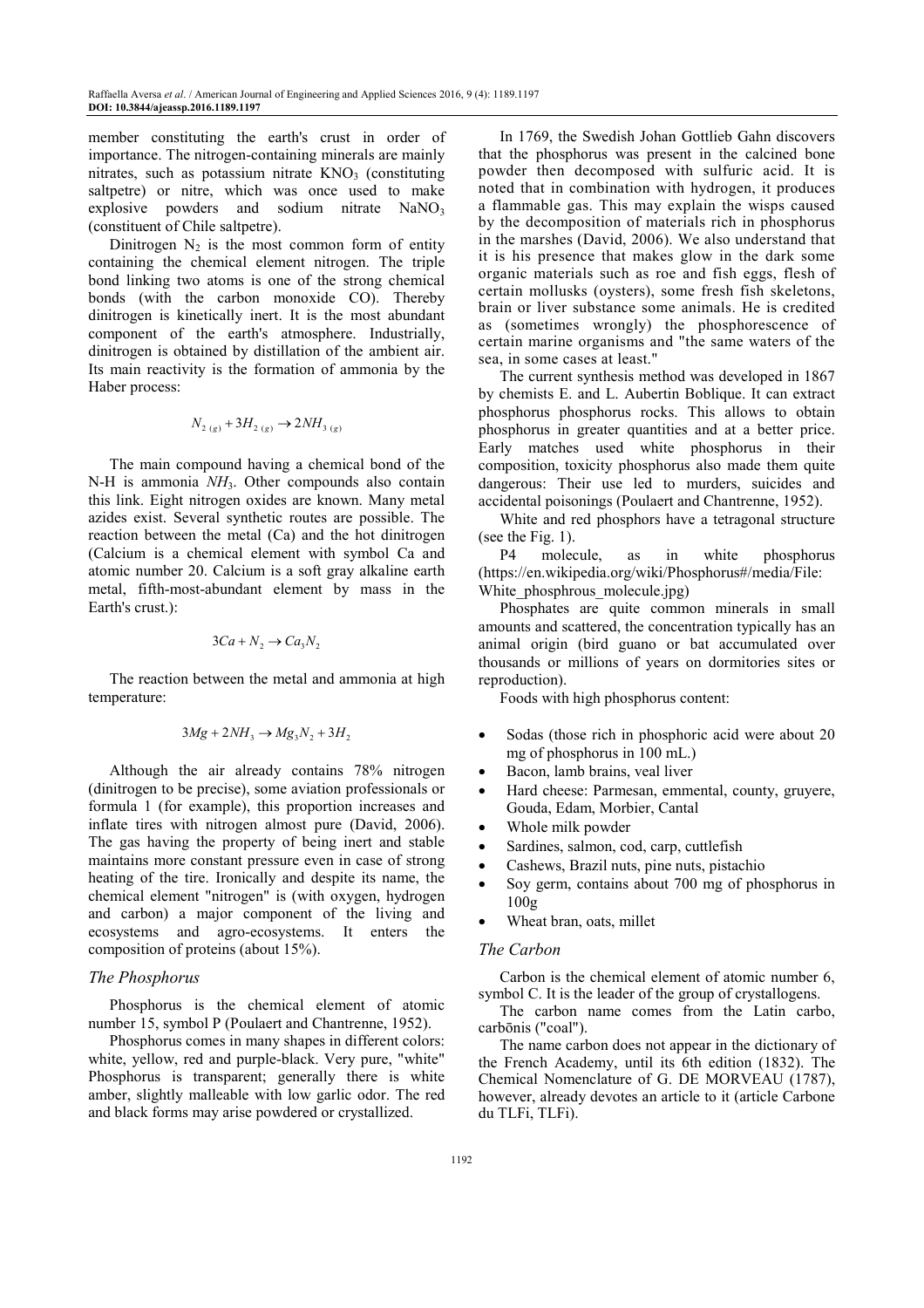

Fig. 1. Phosphorus tetragonal structure

In 1865 in an analysis of the impacts on the forest of the consumption of firewood in Paris, Becquerel publishes the carbon weights of the main forms of energy wood purchased at the time in Paris. According to him: 1 hardwood sterling (oak, elm, charm, beech and ash) has a carbon content of about 140 pounds; 1 white wooden stem (birch, aspen, poplar and softwood), 87 kilos; 1 stere of wood with fagots and cutters, 122 kilos.

Carbon is present on Earth since the formation of it: It was produced by nucleosynthesis in the heart of the stars that exploded before the formation of the solar system. It exists in the form of sediments, coal, oil and also in its pure form graphite, diamond. Natural diamonds can be found in kimberlite chimneys of ancient volcanoes, particularly in South Africa and Arkansas. Microscopic diamonds can sometimes be found in some meteorites.

It is marked by increased consideration of the importance of carbon. Second millennium BC-Elaboration (metallurgy) of cast iron and steel. Development of carburization, "older" treatment known in thermochemistry:

- 1797: Discover the shape "diamond" (see article synthetic diamond)
- 1828: Discovery of organic compounds and organic chemistry (see article Friedrich Wöhler)
- 1842: With the resistance of materials, August Wöhler lays the foundations for the future "science of materials"
- 2004: Discovery of graphene by Andre Geim, composed of a single layer of Graphite

The carbon element is not directly derived from the Big Bang (primordial nucleosynthesis), because the conditions of its formation were not met (the expansion and cooling of the universe were too rapid).

On the other hand, carbon is mass produced in the core of very massive stars, known as the horizontal branch, where three nuclei of helium merge (triple alpha reaction).

The carbon has two stable isotopes in nature,  $^{12}$ C (abundance =  $98.93\%$ ) and <sup>13</sup>C (abundance = 1.07%). The first,  $^{12}C$ , was chosen as a single reference nuclide for atomic mass 12, after several propositions (formerly hydrogen, then together with oxygen for chemists). The atomic mass of carbon, 12.0107, is slightly greater than 12 because of the presence of the other isotope,  $^{13}$ C.

The radioisotope  $^{14}$ C has a period of 5,730 years and is commonly used for the dating of archaeological objects up to 50,000 years. It will not be of any use to archaeologists of tomorrow interested in the treasures of the present civilization because thermonuclear explosions carried out in the atmosphere from the 1960s have created considerable excesses. The radioisotope  ${}^{11}C$ has a period of 20 minutes. This short period and the relative ease of substituting an <sup>11</sup>C atom for a <sup>12</sup>C (stable) carbon atom make it an isotope used in nuclear medicine, particularly in positron emission tomography. The most widely used radiotracers to date are  $1^1C$ -Racloprid which preferentially binds to D2 dopaminergic receptors and  ${}^{11}$ C-Acetate used in cardiac imaging.

Carbon is present in nature in two main allotropic forms: Graphite, stacked hexagonal and monoplane crystal structures (graphenes and gray color.) It is the stable form at ambient temperature and pressure.

The diamond, of tetrahedral crystal structure ("diamond" type structure) is transparent. It is the stable form at high temperature and high pressure, metastable at ambient temperature and pressure. Under normal pressure conditions, the carbon is in the graphite form, in which each atom is bound to three others in a layer of fused hexagonal rings, such as those of aromatic hydrocarbon compounds. By delocalizing the orbitals π {\displaystyle\pi}\pi, graphite conducts electricity. The graphite is soft because the chemical bonds between the planes are weak (2% of those of the planes) and the layers thus slide easily relative to each other (Fig. 2); (Greenwood and Earnshaw, 1994).

Under very high pressure, the carbon crystallizes in a center-face cubic system called diamond, in which each atom is bound to four others (interatomic distance of 136 µm). The diamond (Fig. 3 and 4), thanks to the resistance of carbon-carbon bonds, is, along with boron nitride, the hardest material to scratch. At room temperature, the graphite metamorphosis is so slow that it appears invisible. Under certain conditions, carbon crystallizes into lonsdaleite, a form similar to diamond but hexagonal. Of all the precious stones, the diamond is the only one to be completely consumed (Aversa *et al*.,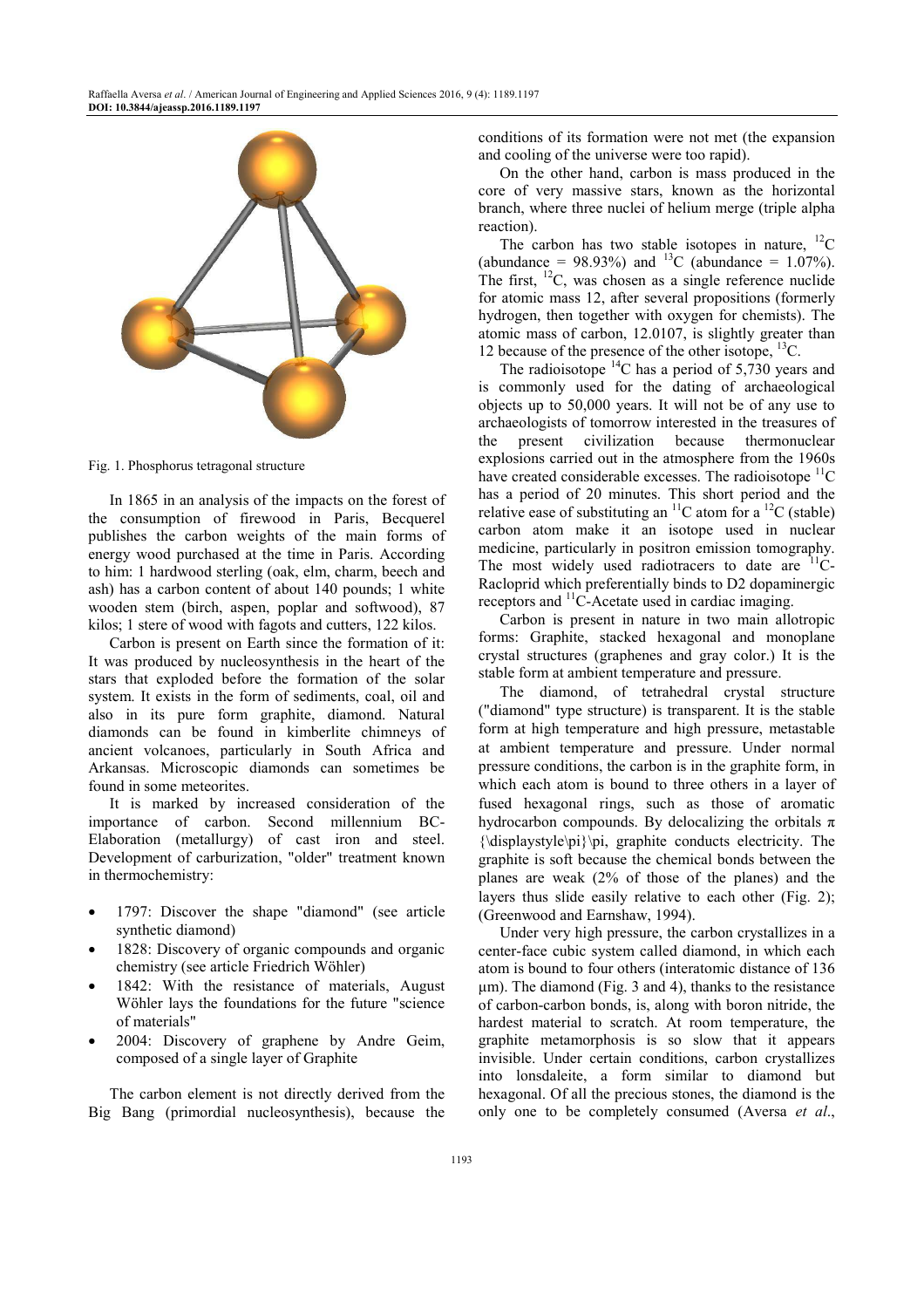2016a; 2016b; 2016c; 2016d; 2016e; Petrescu *et al*., 2016a; 2016b; 2016c; 2016d; Petrescu and Calautit, 2016a; 2016b).

In addition to graphite (pure  $sp<sup>2</sup>$ ) and diamond (pure sp<sup>3</sup>), carbon exists in amorphous and highly disordered

form (a-C). These amorphous carbon forms are a mixture of three-bonded graphite or four diamond-bonded sites. Many methods are used to make a-C: Sputtering, electron beam evaporation, electric arc deposition, laser ablation.



Fig. 2. Eight forms of carbon: diamond, graphite, lonsdaleite, buckminsterfullerene and 2 other fullerenes, amorphous and carbon nanotube



Fig. 3. Diamond and graphite are the two most common allotropic forms of carbon, they differ in their appearance (top) and their properties. This difference is due to their structure (below)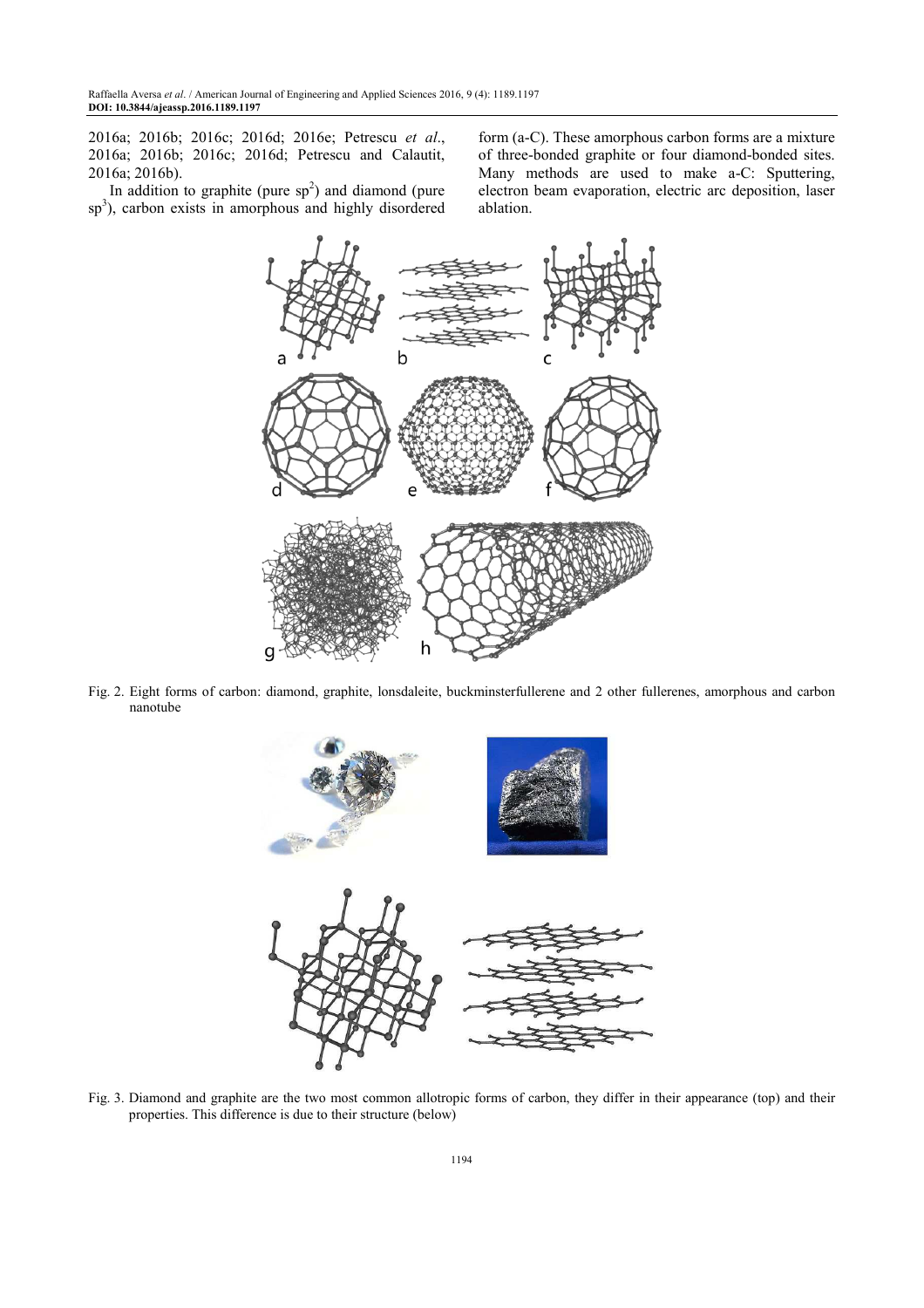Raffaella Aversa *et al*. / American Journal of Engineering and Applied Sciences 2016, 9 (4): 1189.1197 **DOI: 10.3844/ajeassp.2016.1189.1197** 



Fig. 4. Diamond, one of the most sought-after crystalline forms of carbon



Fig. 5. Carbon nanotube

The carbon sublimes at 5 100 K. In gaseous form, it usually consists of small chains of atoms called carbynes. Chilled very slowly, they merge to form the irregular and deformed graphitic leaves that make up the soot. Among the latter, one finds in particular the spherical form monofeuillet called fullerene, or its full name buckminsterfullerene, C60 and its varieties (Cn n  $\leq$ 20 $\leq$ 100), which form extremely rigid structures.

Carbon onions are structures based on a fullerene type structure, but the wall of which consists of several layers of carbon (Greenwood and Earnshaw, 1994).

The cylindrical shapes of carbon are called nanotubes (carbon nanotube, abbreviation: NTC; Fig. 5). They were found in the pellet forming at the cathode of the electric arc during the synthesis of fullerenes. These objects of nanometric diameter and length sometimes reaching one millimeter appear as planes of carbon of monoatomic thickness (or graphene) wound on themselves and forming a tube of nanometric diameter). The nanotubes whose wall consists of only one plane of carbon are called "monofeuillets". The nanotubes manufactured by the arc method are almost all "multifeuillets".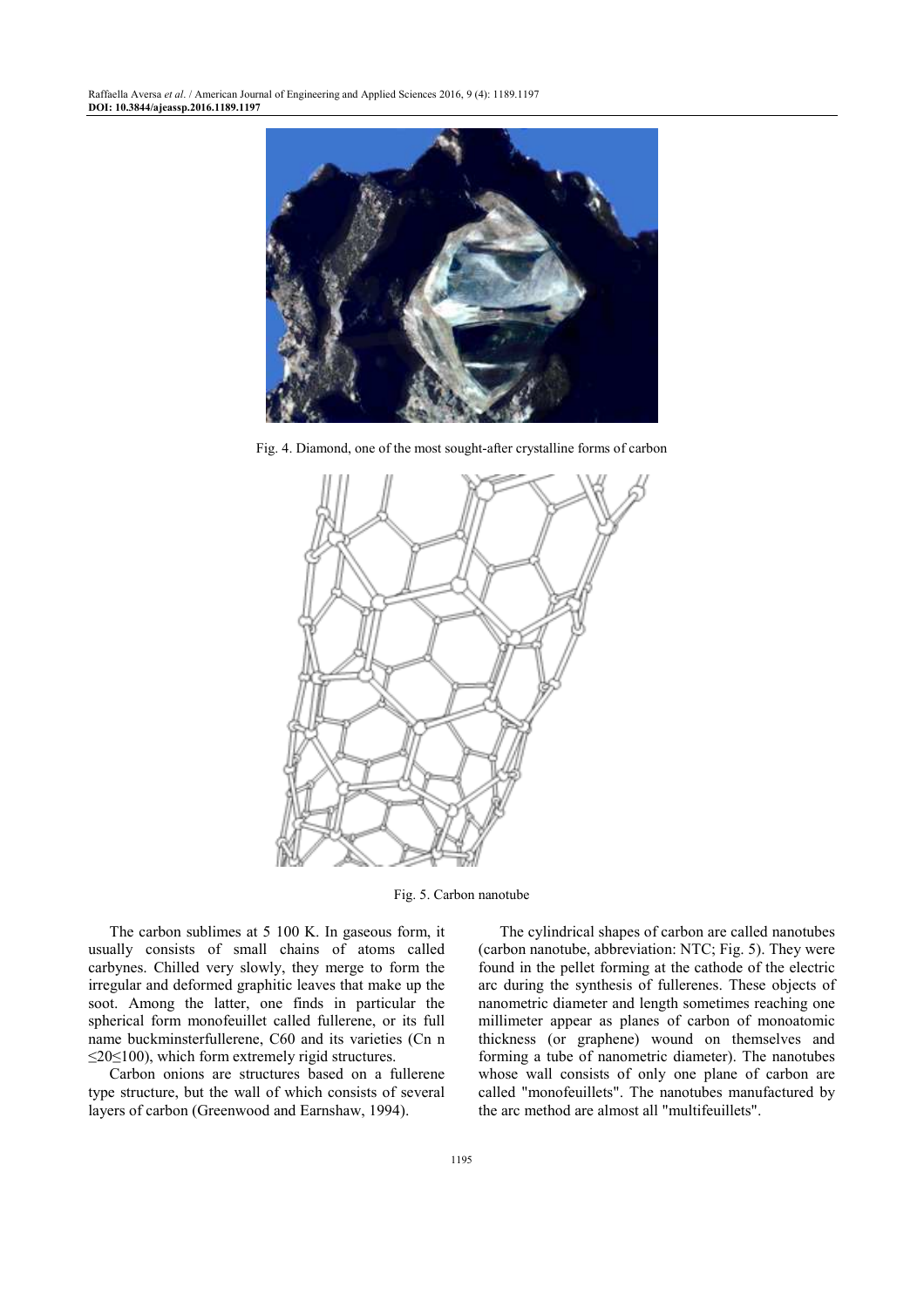Graphene consists of a single carbon plane of monoatomic thickness. Graphene can be simply obtained by taking a single plane of carbon from a graphite crystal.

In conjunction with these structures, a large number of polyhedral nanoparticles are observed. As in the case of onions and multi-leaf nanotubes, High-Resolution Transmission Electron Microscopy (HRTEM) observations reveal that these carbon nanoparticles are made up of several closed layers of graphene leaving A nanoscale cavity at their center.

Carbon is the essential component of organic compounds, which frequently contain at least one carbon-hydrogen bond. However, carbon also exists in nature in inorganic form, mainly in the form of carbon dioxide and in mineral form.

## **Results and Discussion**

The four basic elements of life are: Oxygen, hydrogen, nitrogen and phosphorus. These four elements are found in abundance in both the human body and in animals. There are other elements that compose the human body, but the four we've highlighted participate in all life processes. Besides, these four elements make up ATP chains (molecule), which governs and controls the body entirely energy processes and physiological and pathological processes of the human body.

Oxygen is the pivot, which produces water and air and it is indispensable to the life.

Hydrogen participates with oxygen to produce water, without which life would not be possible.

Nitrogen with oxygen constitutes basic elements of air that compose the Earth's atmosphere.

Phosphorus is the last element of human energy chain. It is the fire and light. In other words, human energy chain consists of four basic elements, or three compounds: Water, air and fire (light). In genetics, all cellular energy processes are driven and controlled by ATP molecule type.

If we consider the chain of human genes, account must also be taken of the element carbon.

In this mode, the four elements of life become the five elements of life: Oxygen, hydrogen, nitrogen, phosphorus and carbon.

#### **Conclusion**

The four basic elements of life are: Oxygen, hydrogen, nitrogen and phosphorus.

All cellular energy processes are driven and controlled by ATP molecules type. ATP drives endergonic reactions by phosphorylation, transferring a phosphate group to some other molecule, such as a reactant.

Oxygen is the pivot, which produces water and air and it is indispensable to the life.

Hydrogen participates with oxygen to produce water, without which life would not be possible.

Nitrogen with oxygen constitutes basic elements of air that compose the Earth's atmosphere.

Phosphorus is the last element of human energy chain. It is the fire and light. In other words, human energy chain consists of four basic elements, or three compounds: Water, air and fire (light). In genetics, all cellular energy processes are driven and controlled by ATP molecule type.

If we consider the chain of human genes, account must also be taken of the element carbon.

In this mode, the four elements of life become the five elements of life: Oxygen, hydrogen, nitrogen, phosphorus and carbon.

Detailed their study may lead us to the discovery while great mysteries of human life, helping us to make life better, longer, more enjoyable.

While mitochondria begin to decline in number from our cell human body, leading to aging, lowering the water in cells, decreased ATP energy formations and then death.

On the other hand diminishing pool of water at the cellular level in the human body, lowers the number of mitochondria and ATP cellular energy formations.

Both of these processes interferes and depend on each other.

The primary role of genetics is to detect and remedy decreased numbers of mitochondria and water in new formats permanent human cells, to stop illnesses, malformations, stress, aging and death.

Another cause of human decline (conducted by cellular mitochondria decreased and cellular water decreased) is the cellular and mitochondrial food decrease in time.

In the other works we will seek together ways to better feed our cells and especially mitochondrial minicells.

#### **Acknowledgement**

This text was acknowledged and appreciated by Shweta Agarwala Senior Research Scientist at Singapore Center for 3D Printing Nanyang Technological University Singapore and Assoc. Pro. Taher M. Abu-Lebdeh, North Carolina A and T State Univesity, United States, whom we thanks and in this way.

The five vital elements presented in the paper, plays an essential role in achieving both life energy and in achieving, maintaining and transmitting genetic information.

#### **Author's Contributions**

Authors equally contributed for prepare and carry out the presented paper.

### **Ethics**

Authors have read and approved the manuscript and declare that no ethical issues involved.